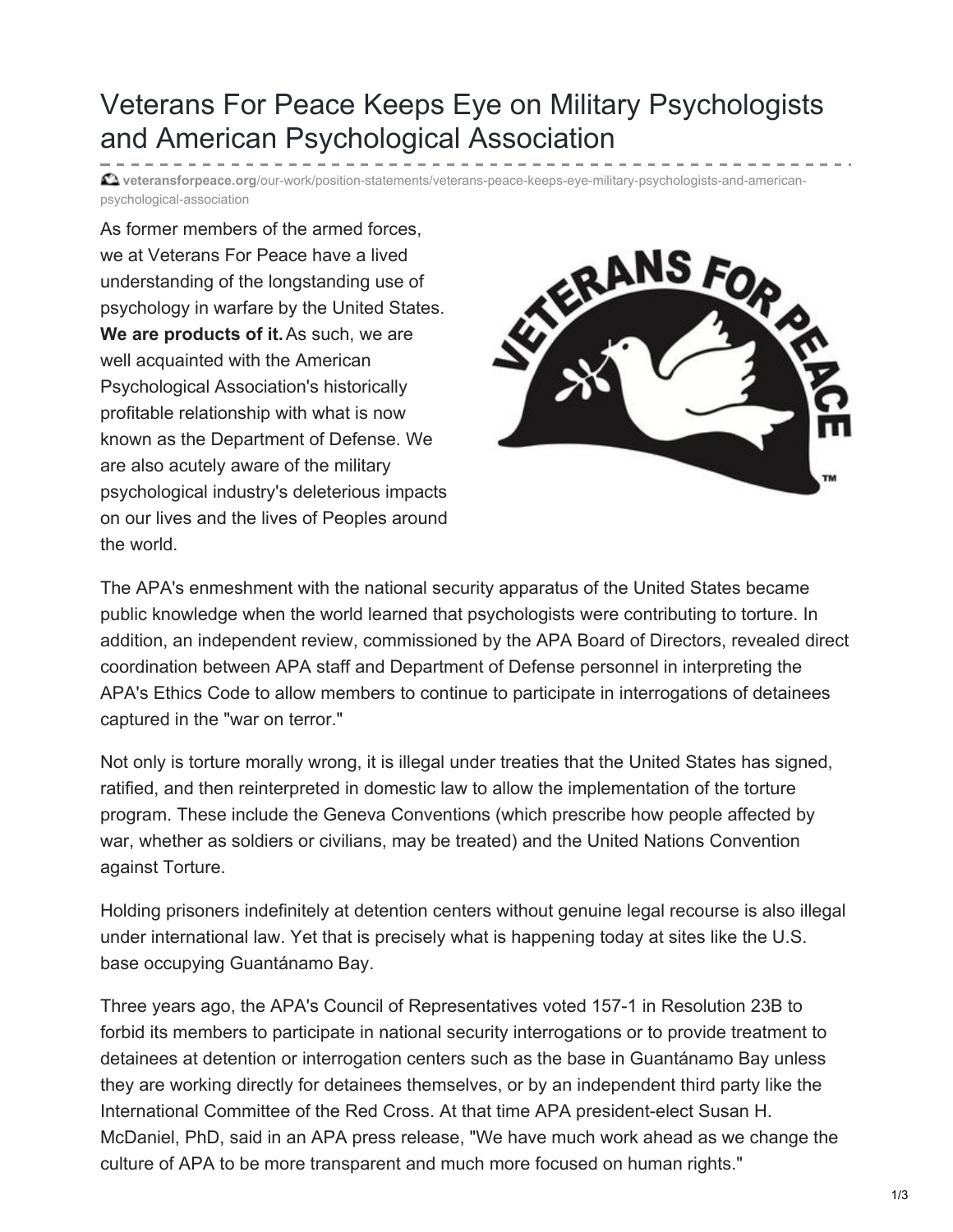Now **factions within the APA are getting ready to undo all that good work.**The Council of Representatives will vote on two resolutions at the upcoming APA convention in August:

· One, Resolution 35B, would amend 23B to once again allow APA military psychologists to return to detention or interrogation centers to treat detainees, even if they would be employed directly by the military.

· The other, Resolution 13D, would undo the APA's efforts "to be more transparent" by removing the findings of the independent review (the Hoffman Report) from the APA website. This action constitutes an act of censorship and would bury important truths about a painful episode in APA's history.

These resolutions hardly help the APA to be "much more focused on human rights." Rather, it will allow the organization to focus on the ambitions of some psychologists at the expense of human rights.

Veterans For Peace strongly encourages the American Psychological Association's Council of Representatives to stay true to its commitment to culture change, transparency, and a muchneeded focus on human rights. We hope that our opposition to these proposed resolutions gives military psychologists pause. Many of us have been in the position of losing our humanity in "service" to the interests of the U.S. government. We understand how military culture, coupled with the horrors of making war, can overpower benign intentions and diminish empathy for others, bringing people to follow unlawful orders and ultimately to commit various atrocities -- all in the belief that they are doing the right thing. We wonder what will happen when the ethical and/or moral integrity of a military psychologist is challenged by the various **toxicities in military culture**? Such a policy not only puts the people in care at risk of psychological injury, it puts **military psychologists at risk of committing morally injurious acts.**

We call on military psychologists to**disobey unlawful orders** at all times and to focus their efforts on healing the wounds of war rather than causing them. They cannot do this if they are working for the U.S. military or intelligence services in settings such as the base occupying Guantánamo Bay, or other extra-territorial sites that are illegal under international law.

We join with others who call on the APA's Council of Representatives to maintain the courageous stance it took in 2015 and reject resolutions 35B and 13D.

Center for [Victims](https://www.cvt.org/sites/default/files/attachments/u93/downloads/CVT APA letter 8-1.pdf) of Torture Letter to APA

APA: Do Not Take a "See No Evil" [Approach](https://www.psychologytoday.com/us/blog/paradigm-shift/201804/apa-do-not-take-see-no-evil-approach-torture) to Torture

Veterans: Do Not Send Military [Psychologists](https://www.psychologytoday.com/us/blog/paradigm-shift/201807/veterans-do-not-send-military-psychologists-back-gitmo) Back to Gitmo

APA to Vote on Overturning Ban on [Psychologists](https://medium.com/@jeff_kaye/trump-ordered-guantanamo-to-stay-open-now-apa-to-vote-on-overturning-ban-on-psychologists-at-cd8dd905be12) at Guantanamo

[Psychologists](https://www.buzzfeednews.com/article/peteraldhous/psychology-torture-guantanamo-interrogation) Are In A Nasty Fight About A Report on Torture

Another [Crossroads](https://www.psychologytoday.com/us/blog/dangerous-ideas/201807/another-crossroads-the-apa) for the APA